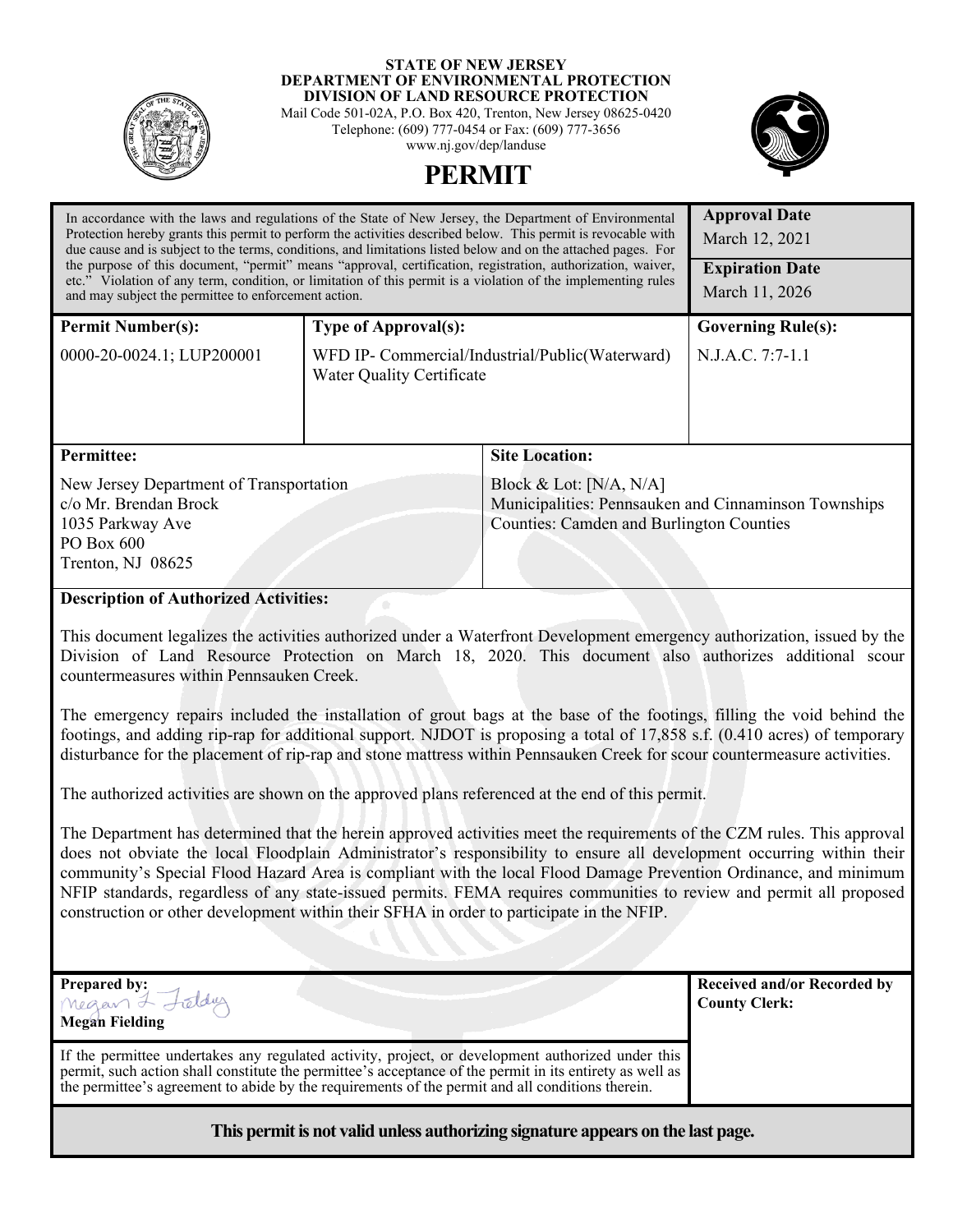## **STATEMENT OF AUTHORIZED IMPACTS:**

The authorized activities allow for the permittee to undertake impacts to regulated areas as described below. Additional impacts to regulated areas without prior Department approval shall constitute a violation of the rules under which this document is issued and may subject the permittee and/or property owner to enforcement action, pursuant to N.J.A.C. 7:7-2.1.

| WFD IP-<br>Commercial/Industrial/<br><b>Public(Waterward)</b> | <b>Permanent Disturbance</b><br>(Acres) | <b>Temporary Disturbance</b><br>(Acres) |
|---------------------------------------------------------------|-----------------------------------------|-----------------------------------------|
| <b>Tidal waters</b>                                           |                                         | 0.410                                   |

### **SPECIAL CONDITIONS:**

- 1. The permittee shall obtain Department of the Army authorization prior to commencement of any regulated activities within federally regulated areas.
- 2. In order to protect anadromous fisheries within N. Branch Pennsauken Creek and tributaries, no grading, excavation, or construction activities is permitted within the watercourse onsite between **March 15th through June 30th**. In addition, any activity within the 100-year floodplain or flood hazard area of this watercourse or tributaries which would introduce sediment into said creek or which could cause more than a minimum increase in the natural level of turbidity is also prohibited anytime, but especially during this period. The Department reserves the right to require additional soil conservation measures if it becomes evident that additional soil conservation measures are required to protect State regulated resources or to suspend all regulated activities on-site should it be determined that the permittee has not taken proper precautions to ensure continuous compliance with this condition.
- 3. All grouting activities must be completed in the dry.
- 4. The stone mattress shall be buried with one foot of native substrate.
- 5. Construction may only be performed in dry or de-watered conditions. No work may be performed in wet conditions.
- 6. Construction equipment shall not be stored, staged or driven within any channel, freshwater wetland or transition area, unless expressly approved by this permit and/or described on the approved plans.
- 7. All excavated material shall be disposed of in a lawful manner. The material shall be placed outside of any flood hazard area, riparian zone, regulated water, freshwater/coastal wetlands and adjacent transition area, and in such a way as to not interfere with the positive drainage of the receiving area.
- 8. All sediment barriers and other soil erosion control measures shall be installed prior to commencing any clearing, grading or construction onsite, and shall be maintained in proper working condition throughout the entire duration of the project.
- 9. The regulated activity shall not expose unset or raw cement to flowing water within any channel or regulated water during construction.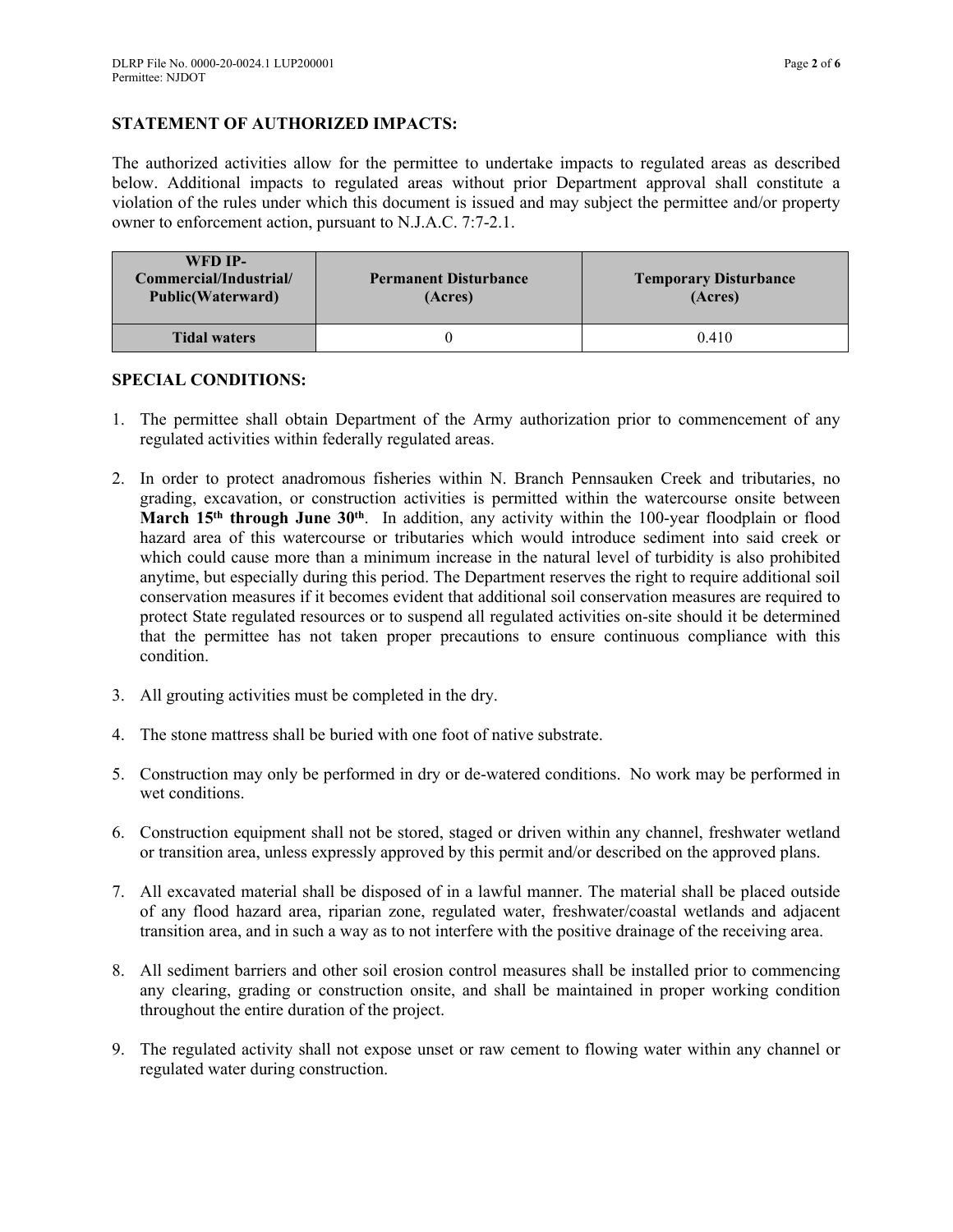## **STANDARD CONDITIONS:**

- 1. The issuance of a permit shall in no way expose the State of New Jersey or the Department to liability for the sufficiency or correctness of the design of any construction or structure(s). Neither the State nor the Department shall, in any way, be liable for any loss of life or property that may occur by virtue of the activity or project conducted as authorized under a permit.
- 2. The issuance of a permit does not convey any property rights or any exclusive privilege.
- 3. The permittee shall obtain all applicable Federal, State, and local approvals prior to commencement of regulated activities authorized under a permit.
- 4. A permittee conducting an activity involving soil disturbance, the creation of drainage structures, or changes in natural contours shall obtain any required approvals from the Soil Conservation District or designee having jurisdiction over the site.
- 5. The permittee shall take all reasonable steps to prevent, minimize, or correct any adverse impact on the environment resulting from activities conducted pursuant to the permit, or from noncompliance with the permit.
- 6. The permittee shall immediately inform the Department of any unanticipated adverse effects on the environment not described in the application or in the conditions of the permit. The Department may, upon discovery of such unanticipated adverse effects, and upon the failure of the permittee to submit a report thereon, notify the permittee of its intent to suspend the permit.
- 7. The permittee shall immediately inform the Department by telephone at (877) 927-6337 (WARN DEP hotline) of any noncompliance that may endanger public health, safety, and welfare, or the environment. The permittee shall inform the Division of Land Resource Protection by telephone at (609) 777-0454 of any other noncompliance within two working days of the time the permittee becomes aware of the noncompliance, and in writing within five working days of the time the permittee becomes aware of the noncompliance. Such notice shall not, however, serve as a defense to enforcement action if the project is found to be in violation of this chapter. The written notice shall include:
	- i. A description of the noncompliance and its cause;
	- ii. The period of noncompliance, including exact dates and times;
	- iii. If the noncompliance has not been corrected, the anticipated length of time it is expected to continue; and
	- iv. The steps taken or planned to reduce, eliminate, and prevent recurrence of the noncompliance.
- 8. Any noncompliance with a permit constitutes a violation of this chapter and is grounds for enforcement action, as well as, in the appropriate case, suspension and/or termination of the permit.
- 9. It shall not be a defense for a permittee in an enforcement action that it would have been necessary to halt or reduce the authorized activity in order to maintain compliance with the conditions of the permit.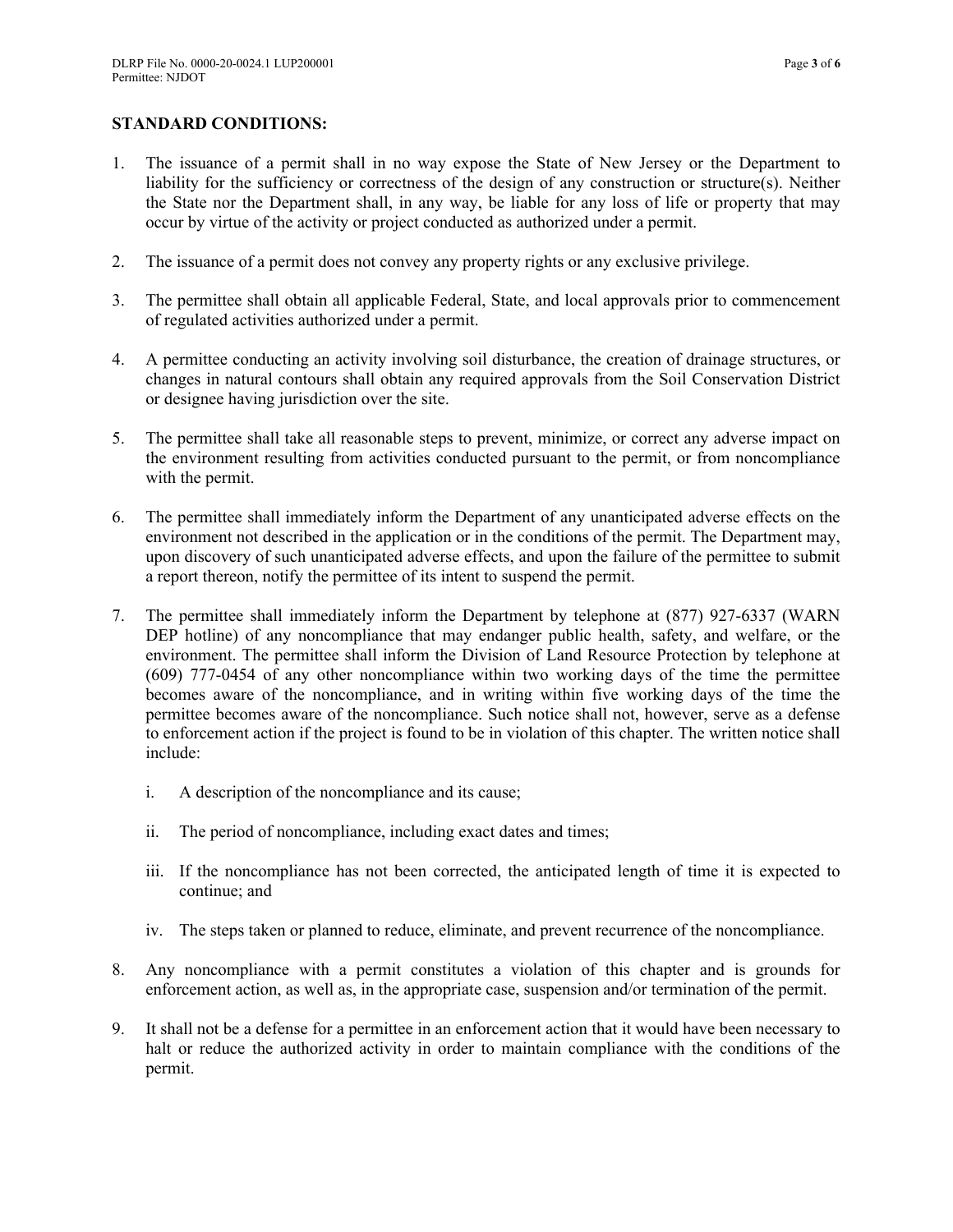- 10. The permittee shall employ appropriate measures to minimize noise where necessary during construction, as specified in N.J.S.A. 13:1G-1 et seq. and N.J.A.C. 7:29.
- 11. The issuance of a permit does not relinquish the State's tidelands ownership or claim to any portion of the subject property or adjacent properties.
- 12. The issuance of a permit does not relinquish public rights to access and use tidal waterways and their shores.
- 13. The permittee shall allow an authorized representative of the Department, upon the presentation of credentials, to:
	- i. Enter upon the permittee's premises where a regulated activity, project, or development is located or conducted, or where records must be kept under the conditions of the permit;
	- ii. Have access to and copy, at reasonable times, any records that must be kept under the conditions of the permit; and
	- iii. Inspect, at reasonable times, any facilities, equipment, practices, or operations regulated or required under the permit. Failure to allow reasonable access under this paragraph shall be considered a violation of this chapter and subject the permittee to enforcement action.
- 14. The permittee shall not cause or allow any unreasonable interference with the free flow of a regulated water by placing or dumping any materials, equipment, debris or structures within or adjacent to the channel while the regulated activity, project, or development is being undertaken. Upon completion of the regulated activity, project, or development, the permittee shall remove and dispose of in a lawful manner all excess materials, debris, equipment, and silt fences and other temporary soil erosion and sediment control devices from all regulated areas.
- 15. The permittee and its contractors and subcontractors shall comply with all conditions, site plans, and supporting documents approved by the permit.
- 16. All conditions, site plans, and supporting documents approved by a permit shall remain in full force and effect, so long as the regulated activity, project, or development, or any portion thereof, is in existence, unless the permit is modified pursuant to the rules governing the herein approved permits.
- 17. The permittee shall perform any mitigation required under the permit in accordance with the rules governing the herein approved permits.
- 18. If any condition or permit is determined to be legally unenforceable, modifications and additional conditions may be imposed by the Department as necessary to protect public health, safety, and welfare, or the environment.
- 19. Any permit condition that does not establish a specific timeframe within which the condition must be satisfied (for example, prior to commencement of construction) shall be satisfied within six months of the effective date of the permit.
- 20. A copy of the permit and all approved site plans and supporting documents shall be maintained at the site at all times and made available to Department representatives or their designated agents immediately upon request.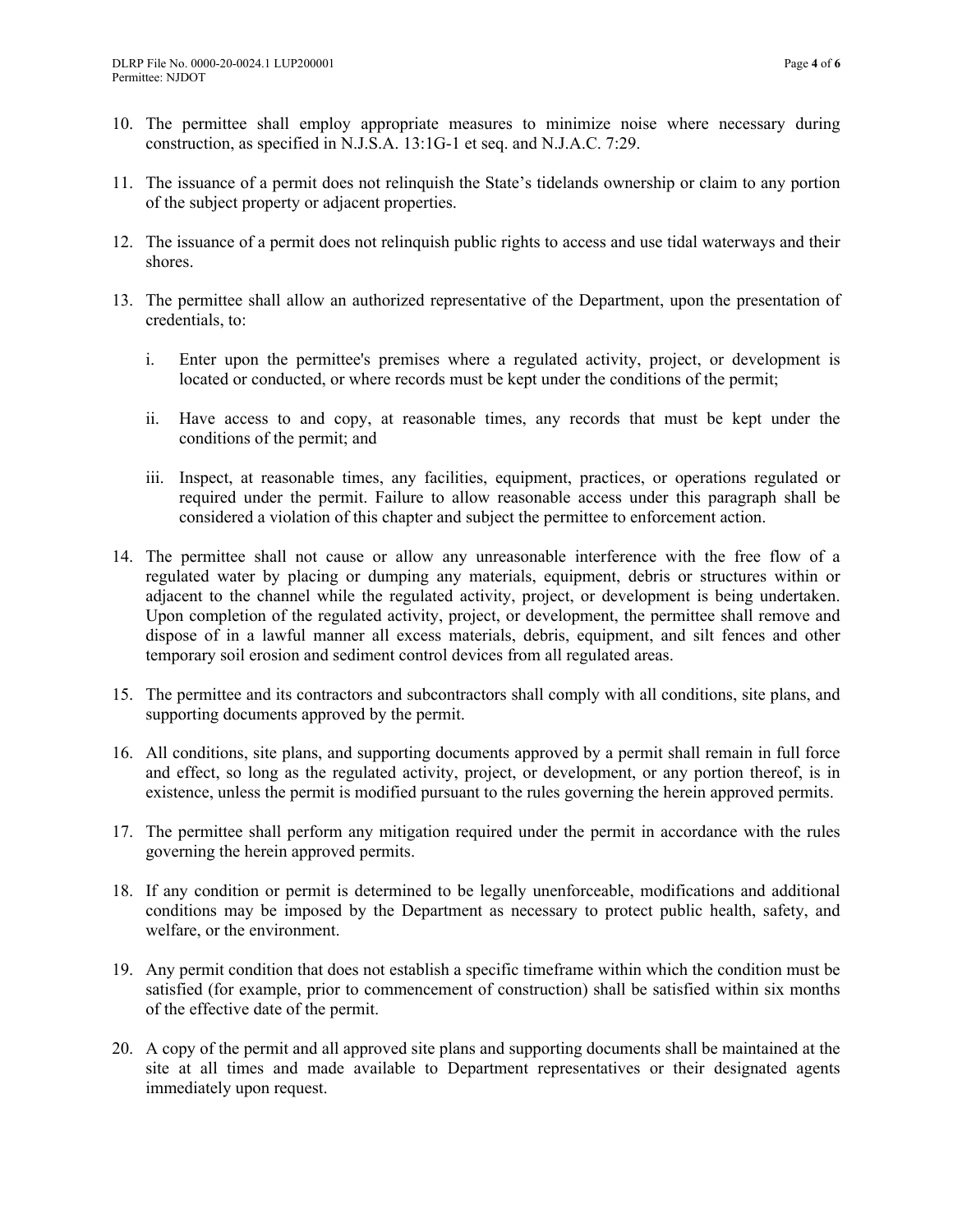- 21. The permittee shall provide monitoring results to the Department at the intervals specified in the permit.
- 22. A permit shall be transferred to another person only in accordance with the rules governing the herein approved permits.
- 23. A permit can be modified, suspended, or terminated by the Department for cause.
- 24. The submittal of a request to modify a permit by the permittee, or a notification of planned changes or anticipated noncompliance, does not stay any condition of a permit.
- 25. Where the permittee becomes aware that it failed to submit any relevant facts in an application, or submitted incorrect information in an application or in any report to the Department, it shall promptly submit such facts or information.
- 26. The permittee shall submit written notification to the Bureau of Coastal and Land Use Compliance and Enforcement, 401 East State Street, 4th Floor, PO Box 420, Mail Code 401-04C, Trenton, NJ 08625, at least three working days prior to the commencement of regulated activities.
- 27. The permittee shall record the permit, including all conditions listed therein, with the Office of the County Clerk (the Registrar of Deeds and Mortgages, if applicable) of each county in which the site is located. The permit shall be recorded within 30 calendar days of receipt by the permittee, unless the permit authorizes activities within two or more counties, in which case the permit shall be recorded within 90 calendar days of receipt. Upon completion of all recording, a copy of the recorded permit shall be forwarded to the Division of Land Resource Protection at the address listed on page one of this permit.

### **APPROVED PLANS:**

The drawings hereby approved consist of six (6) sheets prepared by WSP USA Inc., undated and unrevised, unless otherwise noted, and entitled:

"NEW JERSEY DEPARTMENT OF TRANSPORTATION, BUREAU OF STRUCTURAL ENGINEERING, ROUTE US 130 OVER THE NORTH BRANCH OF THE PENNSAUKEN CREEK, EMERGENCY SCOUR AND SINKHOLE REPAIR"

- "GENERAL PLAN, ELEVATION AND SECTION" (Sheet 1 of 7);
- "SCOUR COUNTERMEASURES PLAN" (Sheet 3 of 7), last revised February 1, 2021;
- "SCOUR COUNTERMEASURES ELEVATION" (Sheet 4 of 7), last revised February 18, 2021;
- "VOID FILL GROUTING DETAILS" (Sheet 5 of 7), last revised February 18, 2021;
- "SCOUR COUNTERMEASURES DETAILS" (Sheet 6 of 7), last revised February 18, 2021; and
- "EXISTING STREAMBED SECTIONS" (Sheet 7 of 7).

# **APPEAL OF DECISION:**

Any person who is aggrieved by this decision may submit an adjudicatory hearing request within 30 calendar days after public notice of the decision is published in the DEP Bulletin (available at www.nj.gov/dep/bulletin). If a person submits the hearing request after this time, the Department shall deny the request. The hearing request must include a completed copy of the Administrative Hearing